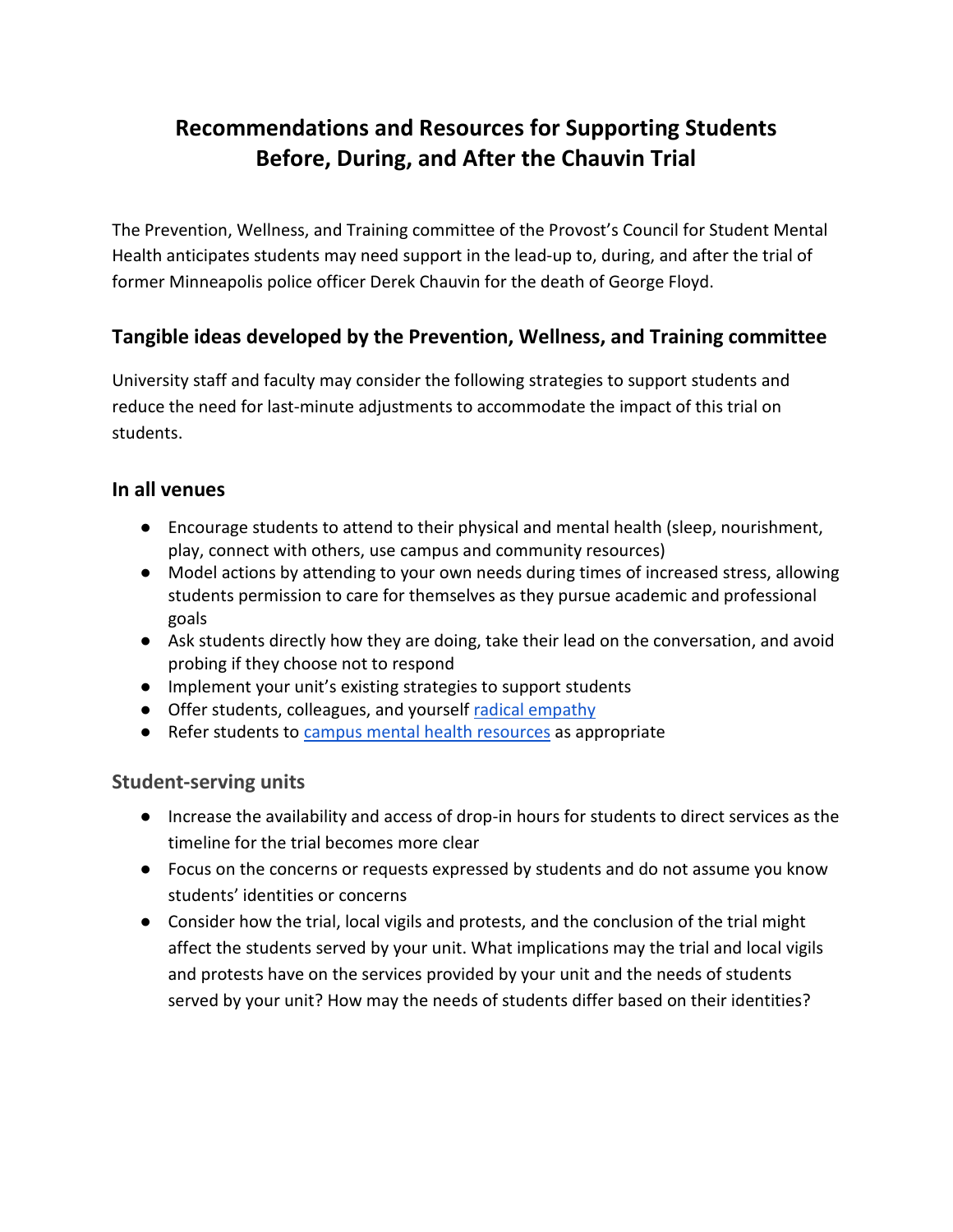## **Supervisors of student employees**

- Acknowledge that students may feel distracted and disengaged from their work in the lead-up to, during, and after the trial
- Directly communicate to student employees if and how you can offer flexibility
- Provide opportunities for optional virtual and in-person check-ins for individuals and groups (within health and safety guidelines)
- Consider schedule adjustments and modifications for student employment during this period as requested

## **Classroom settings**

- Explicitly acknowledge (in writing or verbally) the trial and the impact it may have on students
- Provide more drop-in office hours for students and state if they can be used for a general check-in, not just for course-related questions
- Communicate directly if you are able to offer flexibility and what types of flexibility are available

## **Sample language you may consider adapting for communicating with students about the upcoming trial**

As the trial of former Minneapolis police officer Derek Chauvin, for his role in the death of George Floyd, nears, I would like to acknowledge the potential impact this trial may have on [members of this class / student employees of \_\_\_\_\_\_\_ / you]. It is particularly important for me to name that I know the upcoming trial will have a disproportionate impact on Black students and employees.

As the trial proceeds and the community responds, I want you to know that I care about how you are doing. If you need flexibility with [assignments/work schedules, etc.] please reach out so that we can work together to find a solution. If you need mental health support, the University has many resources including:

- BAAAM! [Black, African American, African Meeting space](https://counseling.umn.edu/groups-workshops)
- [BIPOC Mental Health Collective](https://counseling.umn.edu/bipoc-mental-health-collective)
- [Black Faculty & Staff Association](https://sites.google.com/a/umn.edu/bfsa-1/home)
- Boynton [Mental Health Clinic](https://boynton.umn.edu/clinics/mental-health)
- [Multicultural Student Engagement](http://mcse.umn.edu/)
- [Student Counseling Services](https://counseling.umn.edu/)
- [Let's Talk](https://counseling.umn.edu/lets-talk)
- [Office of Student Affairs Care Program](http://care.umn.edu/)